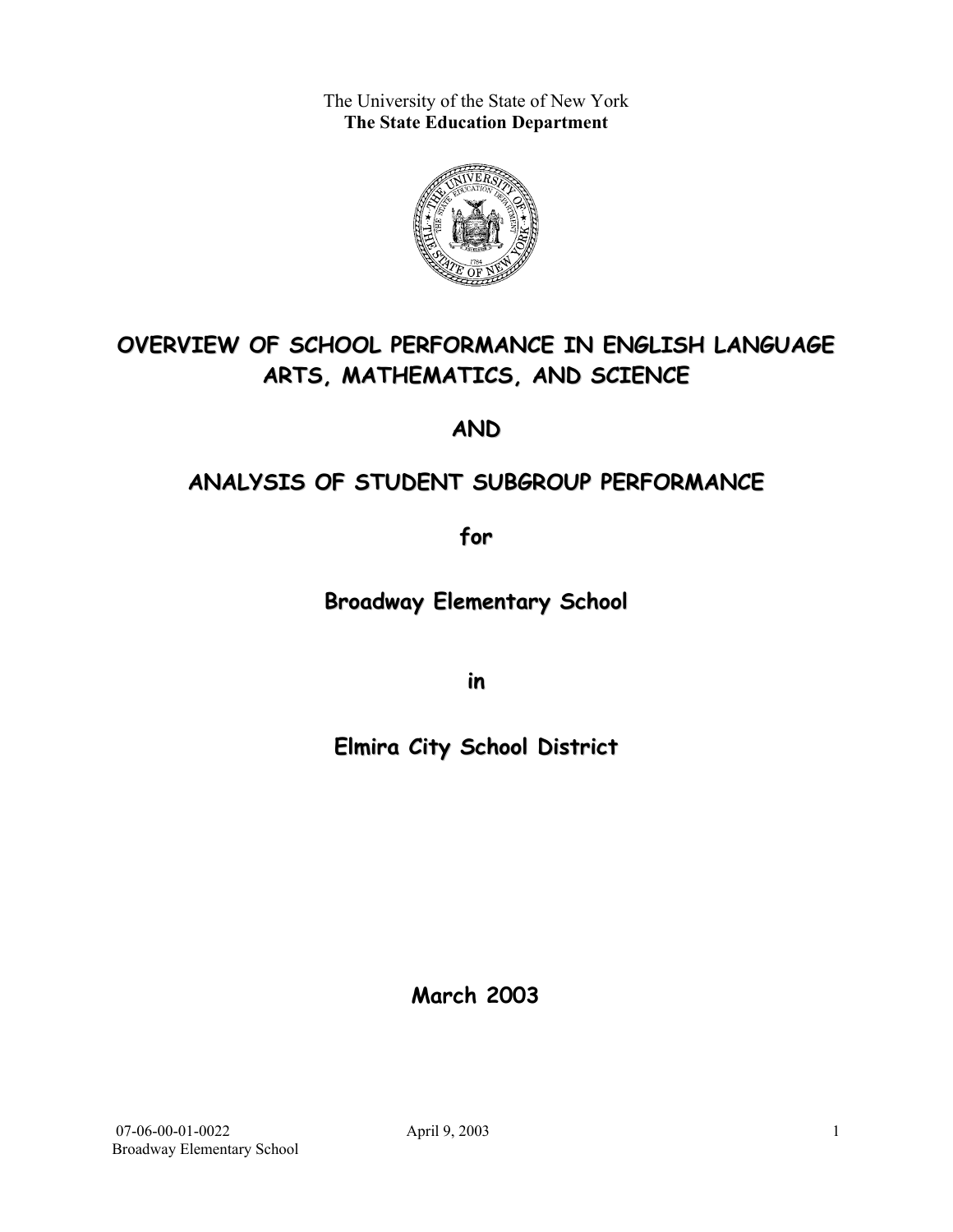#### **THE UNIVERSITY OF THE STATE OF NEW YORK**

#### **Regents of The University**

| Tonawanda      |
|----------------|
| Hollis         |
| Staten Island  |
| New Rochelle   |
| Peru           |
| Huntington     |
| North Syracuse |
| New York       |
| Belle Harbor   |
| Buffalo        |
| Hartsdale      |
| Albany         |
| <b>Bronx</b>   |
| New York       |
| Binghamton     |
| Rochester      |

#### **President of The University and Commissioner of Education**

RICHARD P. MILLS

#### **Chief Operating Officer**

RICHARD H. CATE

**Deputy Commissioner for Elementary, Middle, Secondary and Continuing Education**  JAMES A. KADAMUS

#### **Coordinator, School Operations and Management Services**  CHARLES SZUBERLA

#### **Coordinator, Information and Reporting Services**

MARTHA P. MUSSER

The State Education Department does not discriminate on the basis of age, color, religion, creed, disability, marital status, veteran status, national origin, race, gender, genetic predisposition or carrier status, or sexual orientation in its educational programs, services and activities. Portions of this publication can be made available in a variety of formats, including braille, large print or audio tape, upon request. Inquiries concerning this policy of nondiscrimination should be directed to the Department's Office for Diversity, Ethics, and Access, Room 530, Education Building, Albany, NY 12234. **Requests for additional copies of this publication may be made by contacting the Publications Sales Desk, Room 309, Education Building, Albany, NY 12234.** 

Please address all correspondence about this report that is not related to data corrections to:

*School Report Card Coordinator Information and Reporting Services Team New York State Education Department Room 863 EBA 89 Washington Avenue Albany, NY 12234*  E-mail: *RPTCARD@mail.nysed.gov*

 07-06-00-01-0022 April 9, 2003 Broadway Elementary School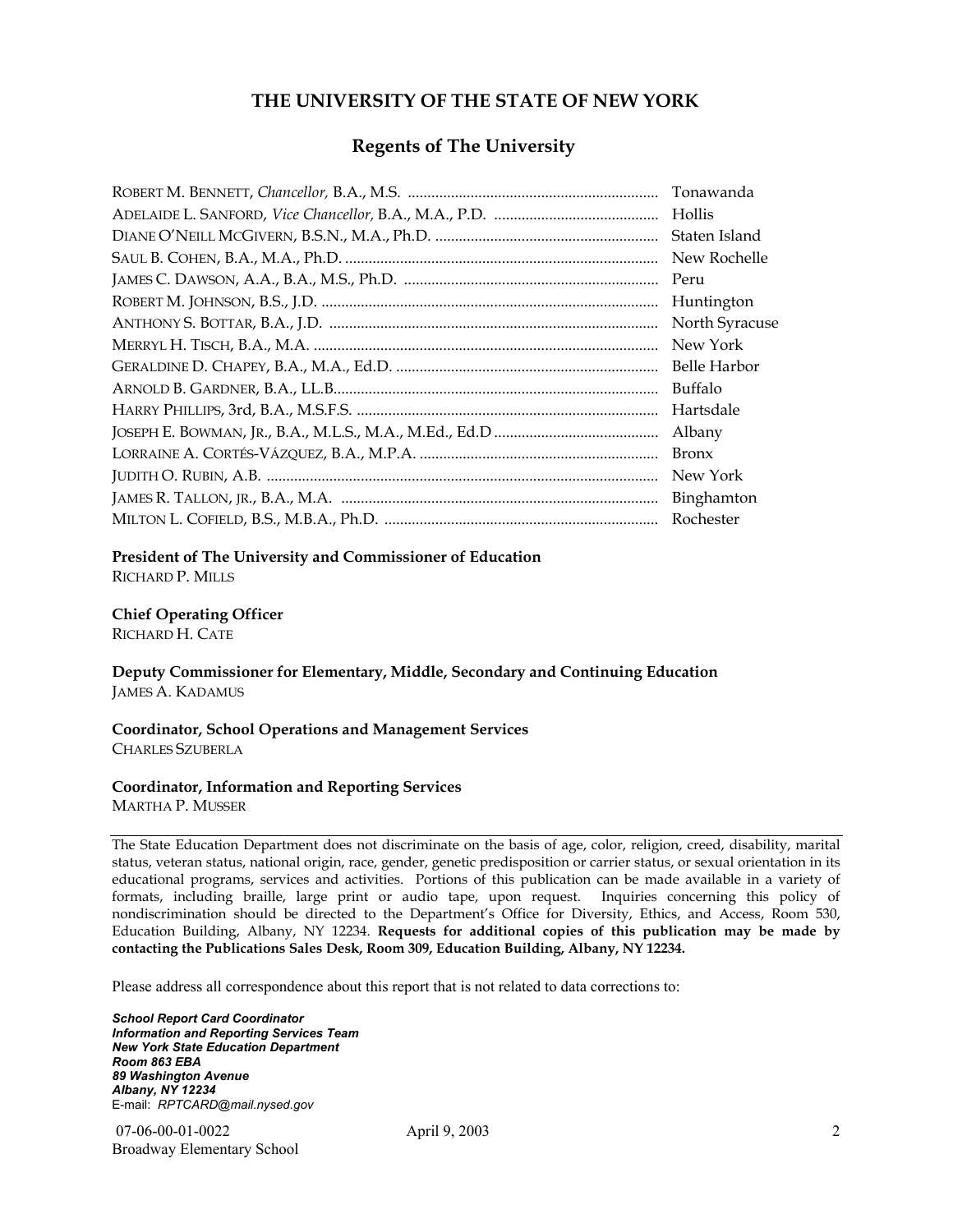The *New York State School Report Card* is an important part of the Board of Regents effort to raise learning standards for all students. It provides information to the public on student performance and other measures of school and district performance. Knowledge gained from the school report card on a school's strengths and weaknesses can be used to improve instruction and services to students.

The *New York State School Report Card* consists of three parts: the *Overview of School Performance in English Language Arts, Mathematics, and Science and Analysis of Student Subgroup Performance,* the *Comprehensive Information Report,* and the *School Accountability Report*. The *Overview and Analysis* presents performance data on measures required by the federal No Child Left Behind Act: English, mathematics, science, and graduation rate. Performance data on other State assessments can be found in the *Comprehensive Information Report*. The *School Accountability Report* provides information as to whether a school is making adequate progress toward enabling all students to achieve proficiency in English and mathematics.

State assessments are designed to help ensure that all students reach high learning standards. They show whether students are getting the foundation knowledge they need to succeed at the elementary, middle, and commencement levels and beyond. The State requires that students who are not making appropriate progress toward the standards receive academic intervention services.

In the *Overview*, performance on the elementary- and middle-level assessments in English language arts and mathematics and on the middle-level science test is reported in terms of mean scores and the percentage of students scoring at each of the four levels. These levels indicate performance on the standards from seriously deficient to advanced proficiency. Performance on the elementary-level science test is reported in terms of mean scores and the percentage of students making appropriate progress. Regents examination scores are reported in four score ranges. Scores of 65 to 100 are passing; scores of 55 to 64 earn credit toward a local diploma (with the approval of the local board of education). Though each elementary- and middle-level assessment is administered to students in a specific grade, secondary-level assessments are taken by students when they complete the coursework for the core curriculum. Therefore, the performance of students at the secondary level is measured for a student cohort rather than a group of students at a particular grade level. Students are grouped in cohorts according to the year in which they first entered grade 9.

The assessment data in the *Overview and Analysis* are for all tested students in the school, including general-education students and students with disabilities. In the *Overview*, each school's performance is compared with that of schools similar in grade level, district resources, and student needs as indicated by income and limited English proficiency (LEP) status. Each district's performance is compared with that of all public schools statewide. In the *Analysis*, performance is disaggregated by race/ethnicity, disability status, gender, LEP status, income level, and migrant status.

Explanations of terms referred to or symbols used in this part of the school report card may be found in the glossary on the last page. Further information on the school report card may be found in the guide, *Understanding Your School Report Card 2003*, available at your school or on the Information and Reporting Services Web site at www.emsc.nysed.gov/irts.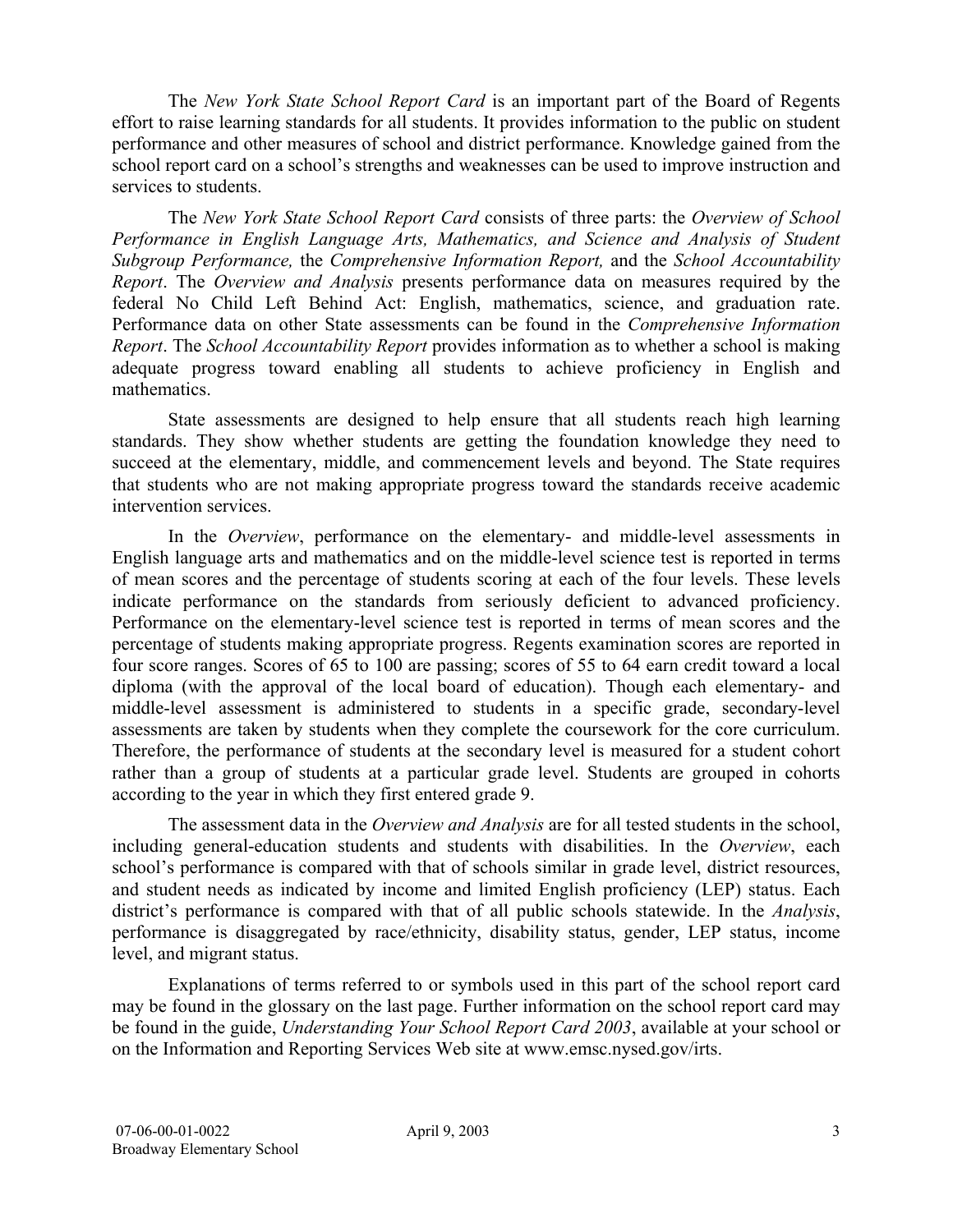# **Overview of School Performance in English Language Arts, Mathematics, and Science**

## **School Profile**

| Principal:                                                                          | Pam Davis-Webb            |                   | (607) 735-3600<br>Phone:            |
|-------------------------------------------------------------------------------------|---------------------------|-------------------|-------------------------------------|
| Organization<br>School Staff <sup>1</sup> (both full- and part-time)<br>$2001 - 02$ |                           |                   |                                     |
| Grade Range                                                                         | <b>Student Enrollment</b> | Count of Teachers | <b>Count of Other Professionals</b> |
| <b>PK-5</b>                                                                         | 475                       | 43                | 3                                   |

#### **2000–01 School District-wide Total Expenditure per Pupil | \$11,435**

| <b>Student Demographics</b>                              | 1999-2000 |         | 2000-2001 |         | 2001-2002 |         |
|----------------------------------------------------------|-----------|---------|-----------|---------|-----------|---------|
| <b>Used To Determine Similar</b><br><b>Schools Group</b> | Count     | Percent | Count     | Percent | Count     | Percent |
| Limited English Proficient                               |           | $0.0\%$ | 0         | $0.0\%$ |           | $0.0\%$ |
| Eligible for Free Lunch                                  | 123       | 23.3%   | 126       | 25.2%   | 112       | 23.6%   |
|                                                          |           |         |           |         |           |         |

| <b>Similar</b> | This school is in Similar Schools Group 7. All schools in this group are elementary level schools in urban or         |
|----------------|-----------------------------------------------------------------------------------------------------------------------|
| <b>Schools</b> | suburban school districts with high student needs in relation to district resources. The schools in this group are in |
| Group          | the lower range of student needs for elementary level schools in these districts.                                     |

## **2001–02 Percentage of Core Classes Taught by Highly Qualified Teachers\***

| <b>Number of Core</b><br><b>Classes</b> | <b>Percent Taught</b><br>by Highly<br>Qualified<br><b>Teachers</b> |
|-----------------------------------------|--------------------------------------------------------------------|
| 15                                      | 100%                                                               |

\*For the 2001–02 school year only, teachers of core classes are considered to be highly qualified if they are certified to teach that subject.

## **2001–02 Percentage of Teachers with No Valid Teaching Certificate\***

| Number of<br><b>Teachers</b> | <b>Percent No</b><br><b>Valid Teaching</b><br><b>Certificate</b> |
|------------------------------|------------------------------------------------------------------|
| 36                           | በ%                                                               |

\*This count includes teachers with temporary licenses who do not have a valid permanent or provisional teaching certificate.

 $\overline{a}$  $1$  District-employed staff who serve in more than one school are not included in these counts.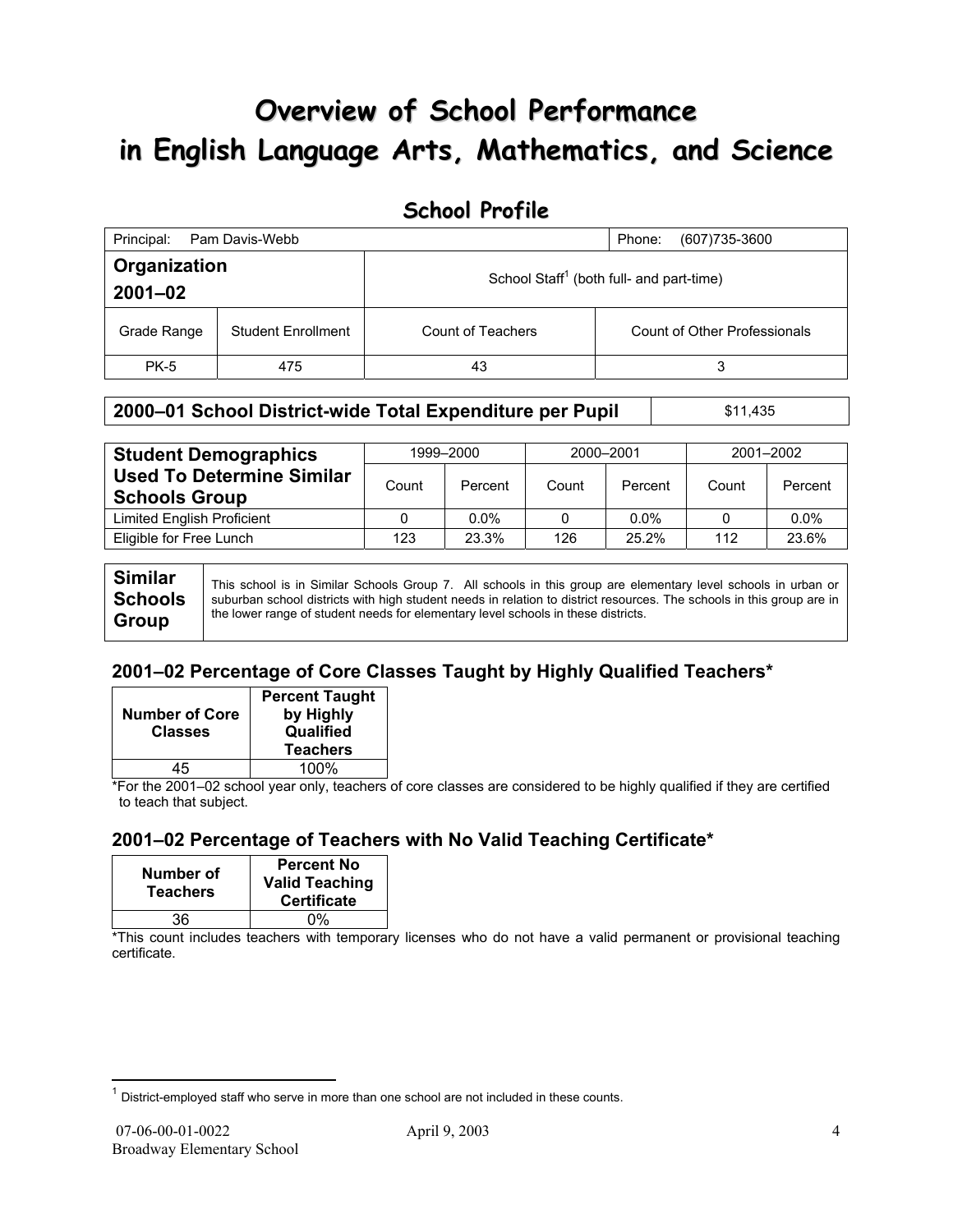English Language Arts



|                                             |                    | <b>Counts of Students Tested</b> |                    |                    |              |            |
|---------------------------------------------|--------------------|----------------------------------|--------------------|--------------------|--------------|------------|
| <b>Performance at</b><br><b>This School</b> | Level 1<br>455-602 | Level 2<br>603-644               | Level 3<br>645-691 | Level 4<br>692-800 | <b>Total</b> | Mean Score |
| Jan-Feb 2000                                |                    | 35                               | 44                 | 12                 | 96           | 655        |
| Jan-Feb 2001                                |                    | 25                               | 44                 | 10                 | 88           | 651        |
| Jan-Feb 2002                                |                    | 30                               | 38                 | 4                  | 78           | 645        |

|         | Elementary-Level English Language Arts Levels - Listening, Reading, and Writing Standards                 |
|---------|-----------------------------------------------------------------------------------------------------------|
| Level 4 | These students exceed the standards and are moving toward high performance on the Regents examination.    |
| Level 3 | These students meet the standards and, with continued steady growth, should pass the Regents examination. |
| Level 2 | These students need extra help to meet the standards and pass the Regents examination.                    |
| Level 1 | These students have serious academic deficiencies.                                                        |

#### **Performance of Limited English Proficient (LEP) Students**

| Grade 4 | <b>English Proficiency Below Effective Participation Level</b> | <b>Making Appropriate Progress</b> |
|---------|----------------------------------------------------------------|------------------------------------|
| 2002    |                                                                |                                    |

### **Performance of Elementary-Level Students with Severe Disabilities on the New York State Alternate Assessment (NYSAA) in English**

|             | <b>Number</b><br>Tested | AA-Level 1 | <b>AA-Level 2</b> | AA-Level 3 | AA-Level 4 |
|-------------|-------------------------|------------|-------------------|------------|------------|
| $2001 - 02$ |                         |            |                   |            |            |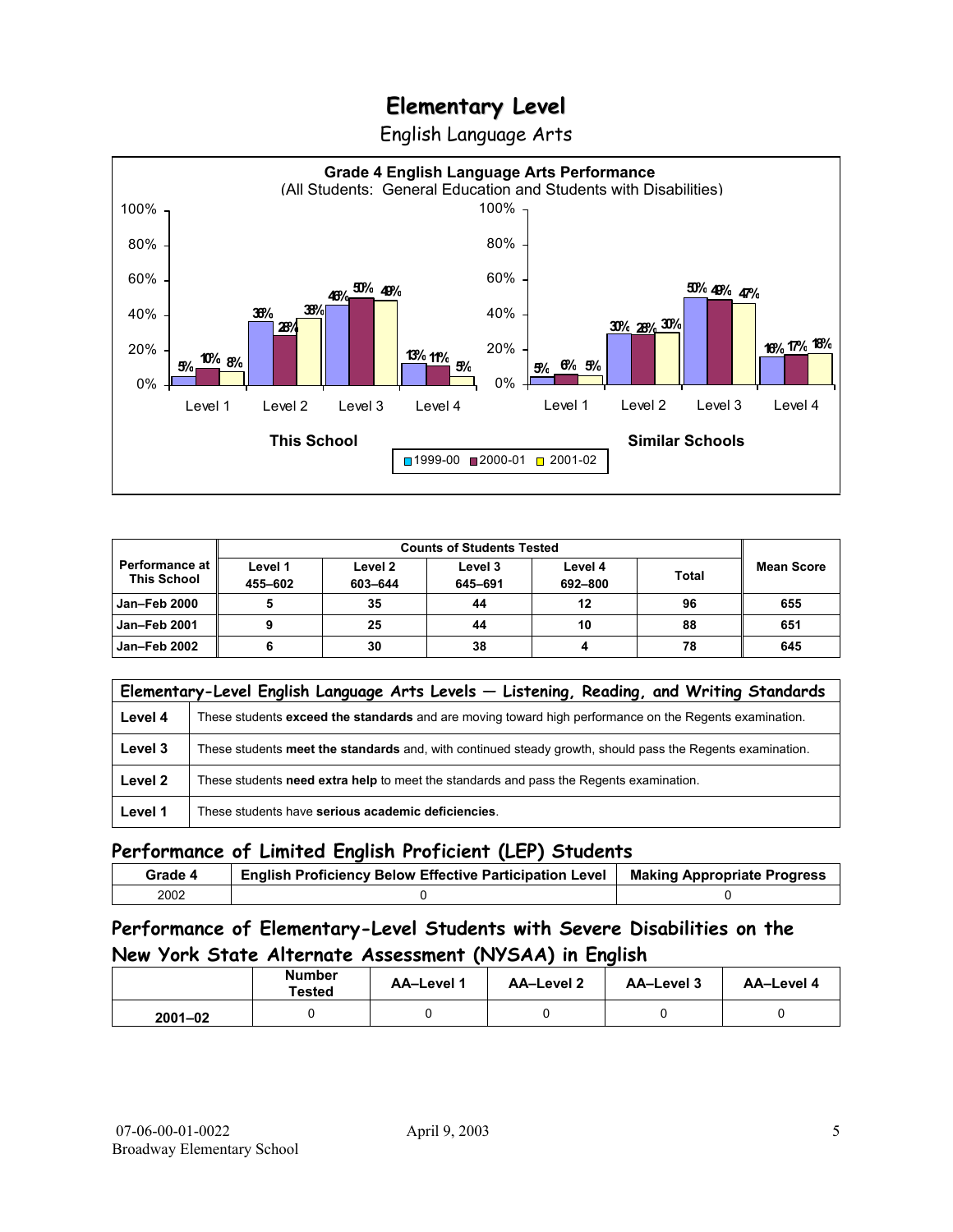### Mathematics



|                                             | <b>Counts of Students Tested</b> |                    |                    |                    |              |            |
|---------------------------------------------|----------------------------------|--------------------|--------------------|--------------------|--------------|------------|
| <b>Performance at</b><br><b>This School</b> | Level 1<br>448-601               | Level 2<br>602-636 | Level 3<br>637-677 | Level 4<br>678-810 | <b>Total</b> | Mean Score |
| <b>May 2000</b>                             |                                  | 31                 | 57                 |                    | 99           | 645        |
| May 2001                                    | 12                               |                    | 44                 | 14                 | 87           | 647        |
| May 2002                                    |                                  | 27                 | 39                 |                    | 76           | 642        |

|         | Elementary-Level Mathematics Levels -<br>Knowledge, Reasoning, and Problem-Solving Standards              |  |  |
|---------|-----------------------------------------------------------------------------------------------------------|--|--|
| Level 4 | These students exceed the standards and are moving toward high performance on the Regents examination.    |  |  |
| Level 3 | These students meet the standards and, with continued steady growth, should pass the Regents examination. |  |  |
| Level 2 | These students need extra help to meet the standards and pass the Regents examination.                    |  |  |
| Level 1 | These students have serious academic deficiencies.                                                        |  |  |

### **Performance of Elementary-Level Students with Severe Disabilities on the New York State Alternate Assessment (NYSAA) in Mathematics, Science, and Technology**

|             | <b>Number</b><br>Tested | <b>AA-Level 1</b> | <b>AA-Level 2</b> | <b>AA-Level 3</b> | <b>AA-Level 4</b> |  |
|-------------|-------------------------|-------------------|-------------------|-------------------|-------------------|--|
| $2001 - 02$ |                         |                   |                   |                   |                   |  |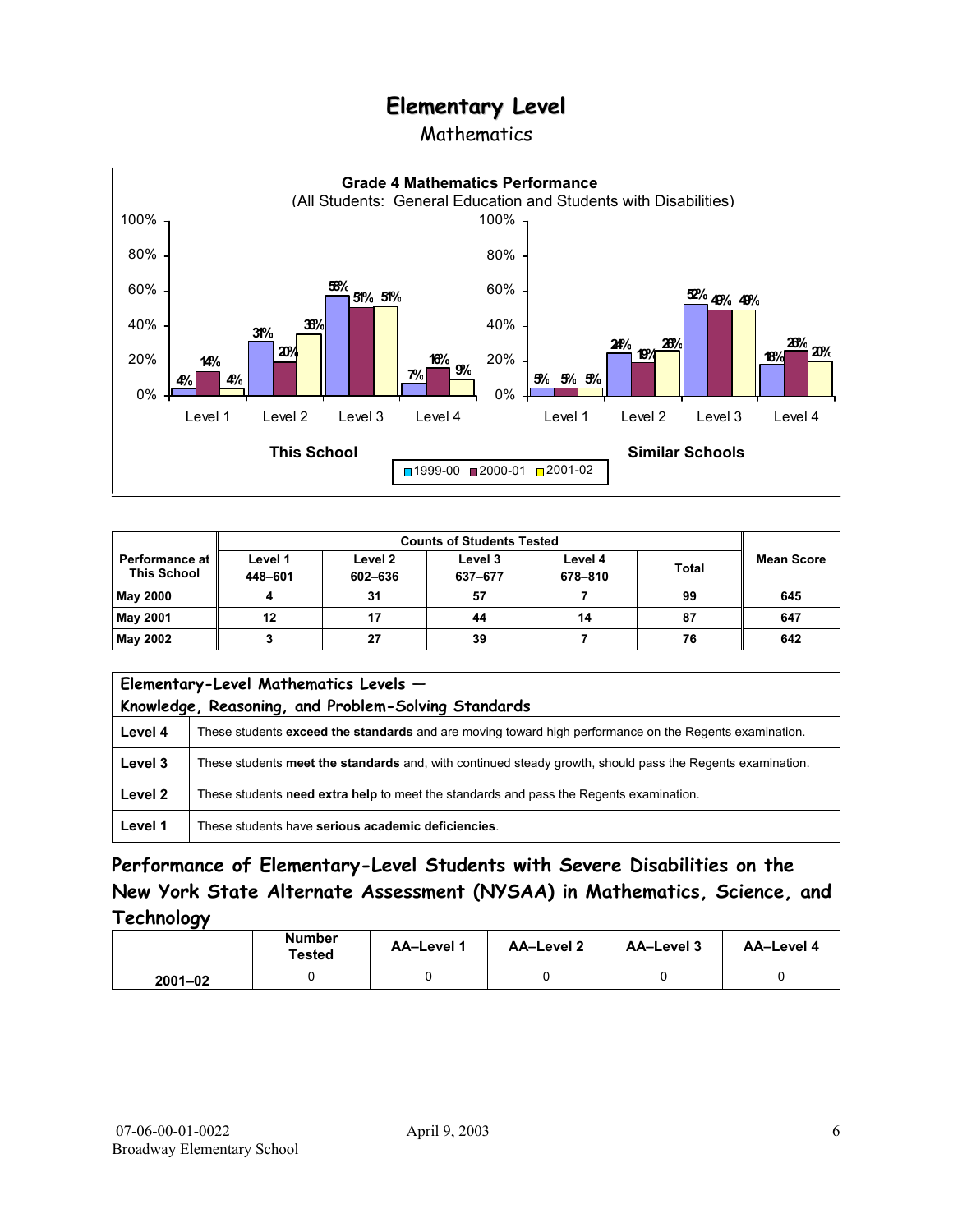Science Multiple-Choice



#### **All Students**

|                 |    | Number Tested   Number Above SDL   Mean Score |    |
|-----------------|----|-----------------------------------------------|----|
| <b>May 2000</b> | 99 | 69                                            | 33 |
| <b>May 2001</b> | 87 | 61                                            | 32 |
| May 2002        | 76 | 48                                            | 32 |

| Grade 4 Science - Knowledge, Reasoning, and Problem-Solving Standards |                                                                                                                                                                                                                                          |  |  |  |  |  |
|-----------------------------------------------------------------------|------------------------------------------------------------------------------------------------------------------------------------------------------------------------------------------------------------------------------------------|--|--|--|--|--|
| <b>Multiple-Choice</b><br><b>Test Component</b>                       | This component contains 45 multiple-choice questions based upon the New York State Elementary<br>Science Syllabus and referenced to the New York State Learning Standards for Mathematics, Science<br>and Technology (Elementary Level). |  |  |  |  |  |
| <b>State Designated</b>                                               | Students who correctly answer fewer than 30 of the 45 questions of the multiple-choice test component                                                                                                                                    |  |  |  |  |  |
| Level (SDL)                                                           | must receive academic intervention services in the following term of instruction.                                                                                                                                                        |  |  |  |  |  |
| <b>School Mean</b>                                                    | For the multiple-choice test component, the mean score is the average number of correct answers for                                                                                                                                      |  |  |  |  |  |
| <b>Scores</b>                                                         | students tested. If all tested students answered all questions correctly, this score would be 45.                                                                                                                                        |  |  |  |  |  |

# **Elementary Level**

Science Performance Test

The elementary-level science test is composed of two sections, the multiple-choice section (described above) and the performance test. The performance test is not used to determine the need for academic intervention services or for accountability purposes because not all students are administered the same three tasks.

| All Students                              |    |    |  |  |  |  |  |  |
|-------------------------------------------|----|----|--|--|--|--|--|--|
| <b>Number Tested</b><br><b>Mean Score</b> |    |    |  |  |  |  |  |  |
| May 2000                                  | 99 | 27 |  |  |  |  |  |  |
| <b>May 2001</b>                           | 87 | 28 |  |  |  |  |  |  |
| May 2002                                  | 76 | 28 |  |  |  |  |  |  |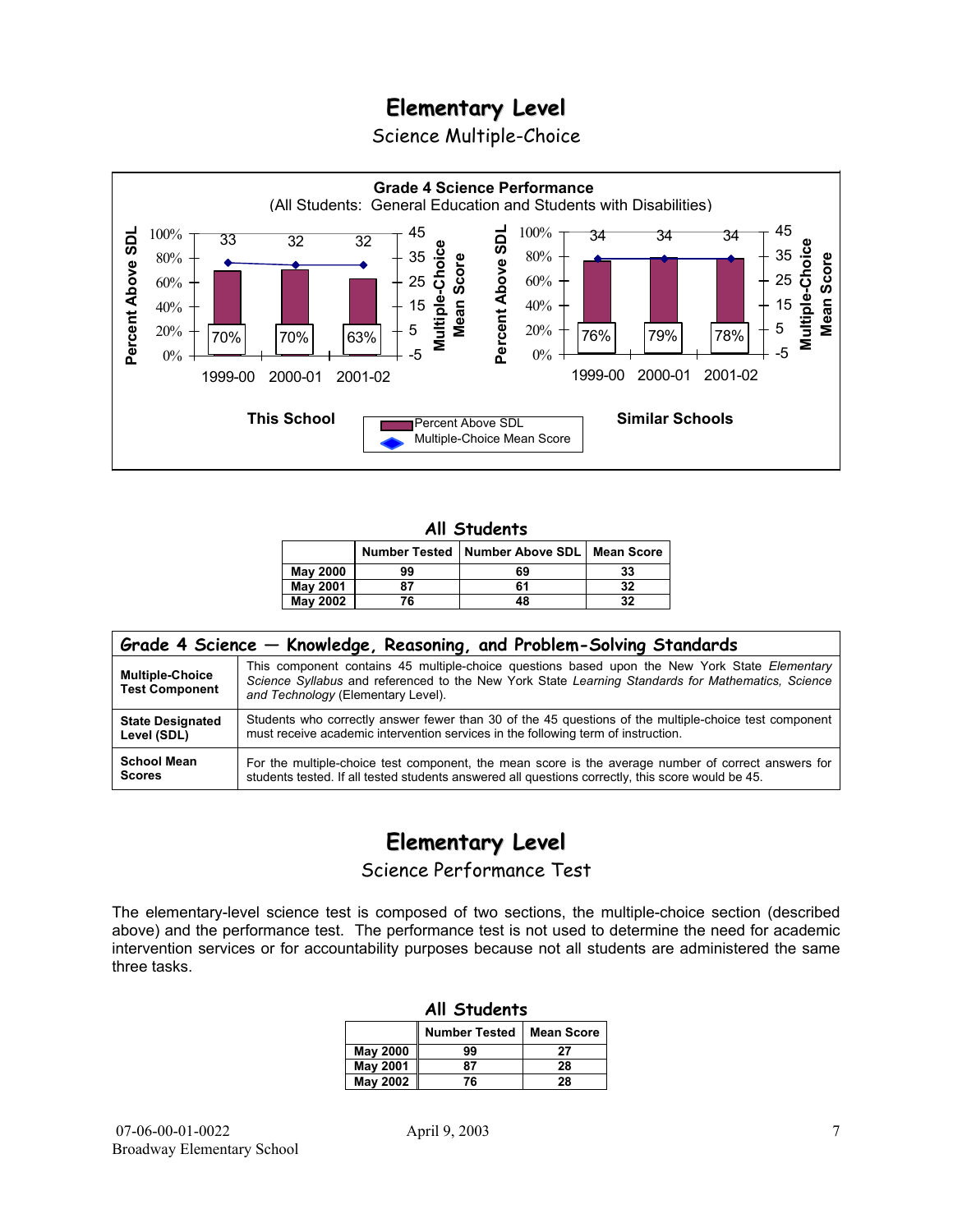# **Analysis of Student Subgroup Performance**

Historically, on State assessments the average performance of Black, Hispanic, and Native American students has been lower than that of White and Asian students. Similarly, students from lowincome families have not performed as well as those from higher income families. A high priority of the Board of Regents is to eliminate these gaps in student performance. In addition, Title I of the federal Elementary and Secondary Education Act includes explicit requirements "to ensure that students served by Title I are given the same opportunity to achieve to high standards and are held to the same high expectations as all students in each State."

This section of the school report card provides performance data by racial/ethnic group, disability status, gender, English proficiency status, income level, and migrant status. The purpose of the student subgroup analyses is to determine if students who perform below the standards in any school tend to fall into particular groups, such as minority students, limited English proficient students, or economically disadvantaged students. If these analyses provide evidence that students in one of the groups achieve at a lower level than other students, the school and community should examine the reasons for this lower performance and make necessary changes in curriculum, instruction, and student support services to remedy these performance gaps.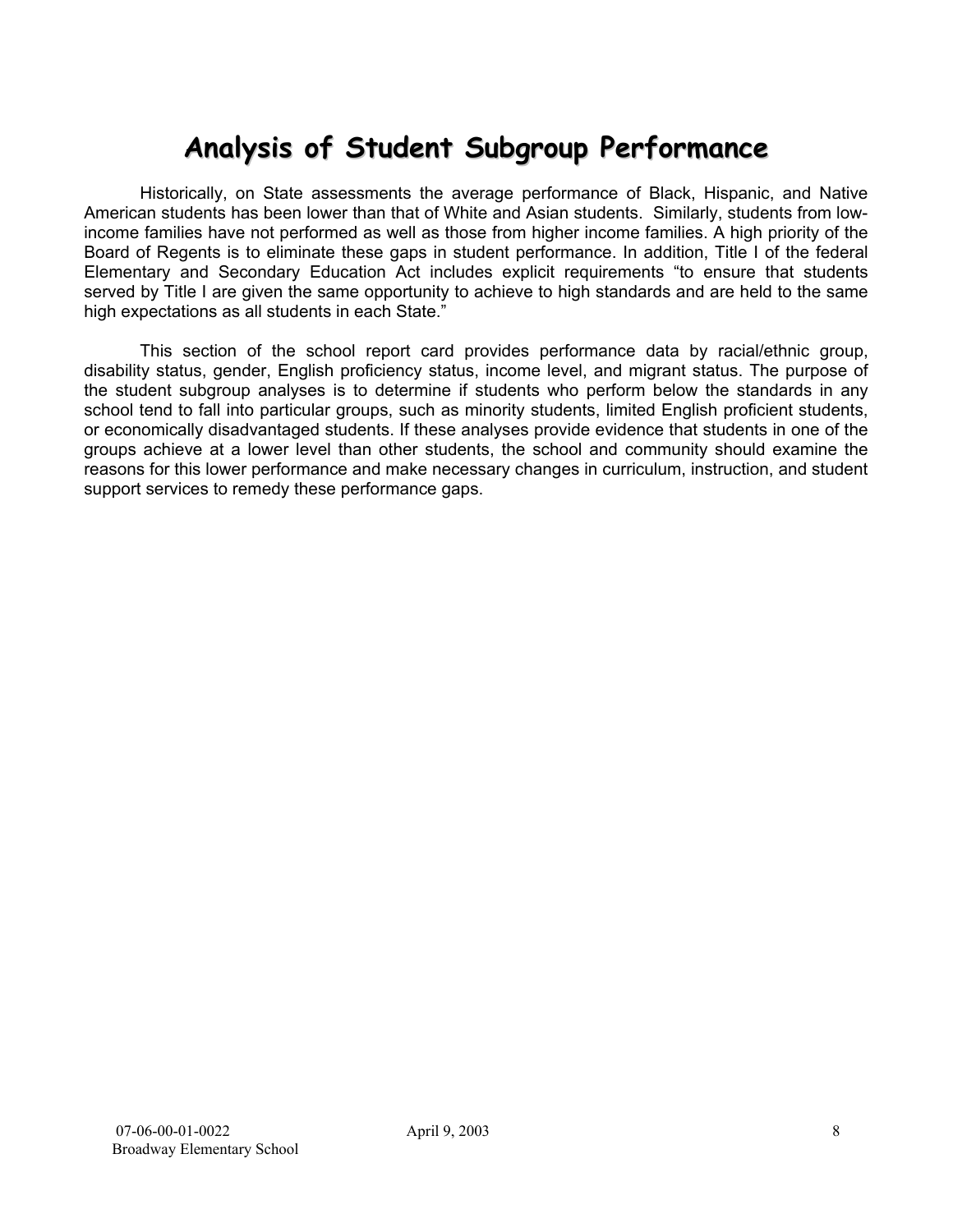English Language Arts

|                                              | 2000-01        |                                                                   |             |     | $2001 - 02$   |                                                                   |         |     |
|----------------------------------------------|----------------|-------------------------------------------------------------------|-------------|-----|---------------|-------------------------------------------------------------------|---------|-----|
| <b>Student Subgroup</b>                      | <b>Tested</b>  | <b>Percentages of Tested</b><br><b>Students Scoring at Levels</b> |             |     | <b>Tested</b> | <b>Percentages of Tested</b><br><b>Students Scoring at Levels</b> |         |     |
|                                              |                | $2 - 4$                                                           | $3 - 4$     | 4   |               | $2 - 4$                                                           | $3 - 4$ | 4   |
| <b>Results by Race/Ethnicity</b>             |                |                                                                   |             |     |               |                                                                   |         |     |
| American Indian/Alaskan Native               | 0              | 0%                                                                | 0%          | 0%  | $\mathbf 0$   | 0%                                                                | 0%      | 0%  |
| <b>Black</b>                                 | $\overline{2}$ | s                                                                 | s           | s   | 5             | 100%                                                              | 40%     | 0%  |
| Hispanic                                     | 0              | 0%                                                                | 0%          | 0%  | $\Omega$      | 0%                                                                | 0%      | 0%  |
| Asian or Pacific Islander                    | 0              | 0%                                                                | 0%          | 0%  | $\mathbf 0$   | 0%                                                                | 0%      | 0%  |
| White                                        | 86             | ${\bf s}$                                                         | $\mathbf s$ | s   | 73            | 92%                                                               | 55%     | 5%  |
| Total                                        | 88             | 90%                                                               | 61%         | 11% | 78            | 92%                                                               | 54%     | 5%  |
| Small Group Totals (s)                       | 88             | 90%                                                               | 61%         | 11% | $\Omega$      | 0%                                                                | 0%      | 0%  |
| <b>Results by Disability Status</b>          |                |                                                                   |             |     |               |                                                                   |         |     |
| General-education students                   | 78             | 92%                                                               | 65%         | 12% | 69            | 91%                                                               | 52%     | 4%  |
| Students with disabilities                   | 10             | 70%                                                               | 30%         | 10% | 9             | 100%                                                              | 67%     | 11% |
| Total                                        | 88             | 90%                                                               | 61%         | 11% | 78            | 92%                                                               | 54%     | 5%  |
| <b>Results by Gender</b>                     |                |                                                                   |             |     |               |                                                                   |         |     |
| Female                                       | 44             | 86%                                                               | 66%         | 18% | 35            | 89%                                                               | 46%     | 6%  |
| Male                                         | 44             | 93%                                                               | 57%         | 5%  | 43            | 95%                                                               | 60%     | 5%  |
| Total                                        | 88             | 90%                                                               | 61%         | 11% | 78            | 92%                                                               | 54%     | 5%  |
| <b>Results by English Proficiency Status</b> |                |                                                                   |             |     |               |                                                                   |         |     |
| English proficient                           | 88             | 90%                                                               | 61%         | 11% | 78            | 92%                                                               | 54%     | 5%  |
| Limited English proficient                   | 0              | 0%                                                                | 0%          | 0%  | $\mathbf 0$   | 0%                                                                | 0%      | 0%  |
| Total                                        | 88             | 90%                                                               | 61%         | 11% | 78            | 92%                                                               | 54%     | 5%  |
| <b>Results by Income Level</b>               |                |                                                                   |             |     |               |                                                                   |         |     |
| Economically disadvantaged                   | 27             | 81%                                                               | 59%         | 4%  | 26            | 85%                                                               | 42%     | 0%  |
| Not disadvantaged                            | 61             | 93%                                                               | 62%         | 15% | 52            | 96%                                                               | 60%     | 8%  |
| Total                                        | 88             | 90%                                                               | 61%         | 11% | 78            | 92%                                                               | 54%     | 5%  |
| <b>Results by Migrant Status</b>             |                |                                                                   |             |     |               |                                                                   |         |     |
| Migrant family                               | 0              | 0%                                                                | 0%          | 0%  | $\mathbf 0$   | 0%                                                                | 0%      | 0%  |
| Not migrant family                           | 88             | 90%                                                               | 61%         | 11% | 78            | 92%                                                               | 54%     | 5%  |
| Total                                        | 88             | 90%                                                               | 61%         | 11% | 78            | 92%                                                               | 54%     | 5%  |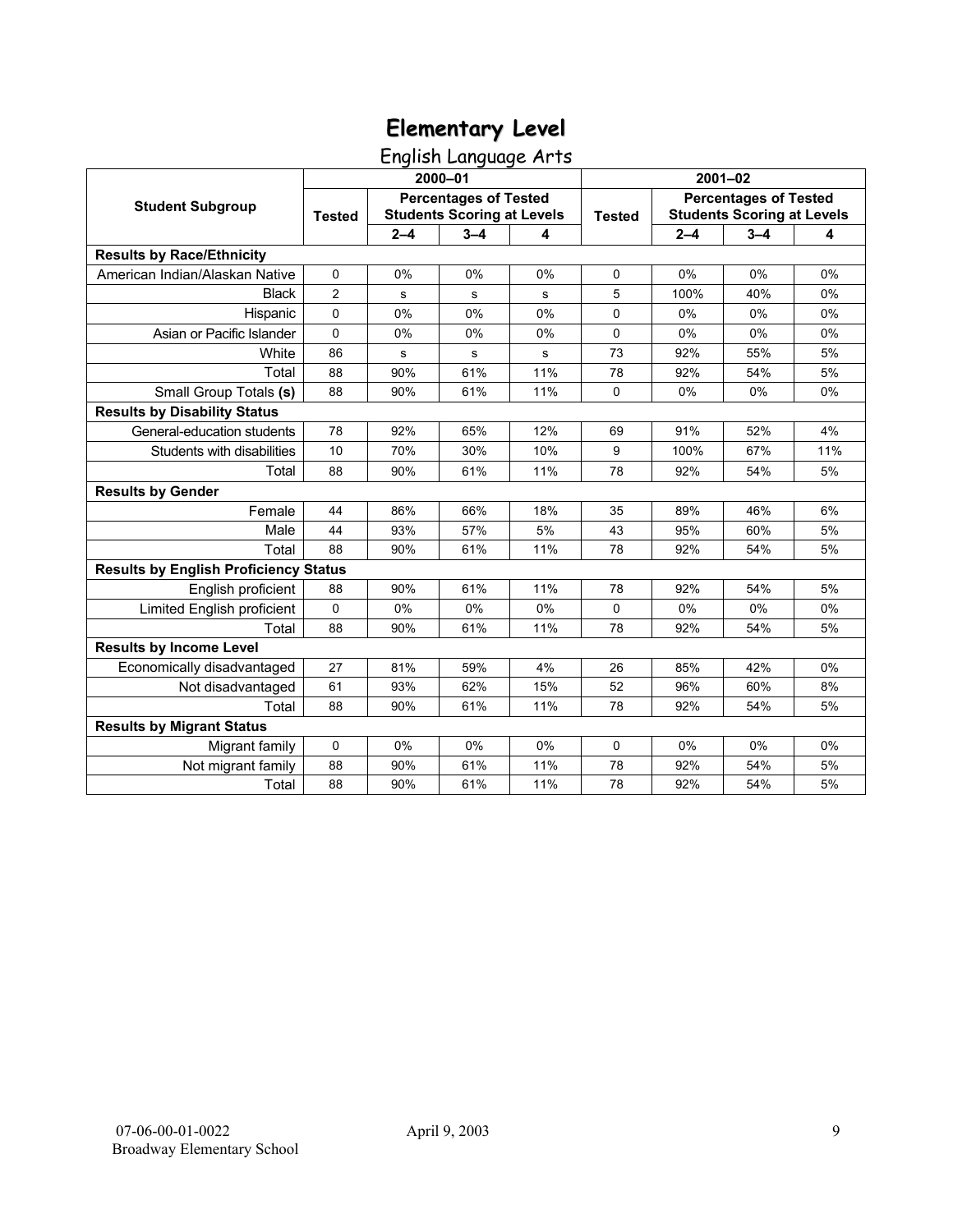#### Mathematics

|                                              | 2000-01                                                                            |         |             |               | $2001 - 02$                                                       |         |         |     |
|----------------------------------------------|------------------------------------------------------------------------------------|---------|-------------|---------------|-------------------------------------------------------------------|---------|---------|-----|
| <b>Student Subgroup</b>                      | <b>Percentages of Tested</b><br><b>Students Scoring at Levels</b><br><b>Tested</b> |         |             | <b>Tested</b> | <b>Percentages of Tested</b><br><b>Students Scoring at Levels</b> |         |         |     |
|                                              |                                                                                    | $2 - 4$ | $3 - 4$     | 4             |                                                                   | $2 - 4$ | $3 - 4$ | 4   |
| <b>Results by Race/Ethnicity</b>             |                                                                                    |         |             |               |                                                                   |         |         |     |
| American Indian/Alaskan Native               | $\Omega$                                                                           | 0%      | 0%          | 0%            | $\Omega$                                                          | 0%      | 0%      | 0%  |
| <b>Black</b>                                 | 2                                                                                  | s       | s           | s             | 5                                                                 | 100%    | 20%     | 0%  |
| Hispanic                                     | $\Omega$                                                                           | 0%      | 0%          | 0%            | 0                                                                 | 0%      | 0%      | 0%  |
| Asian or Pacific Islander                    | 0                                                                                  | 0%      | 0%          | 0%            | 0                                                                 | 0%      | 0%      | 0%  |
| White                                        | 85                                                                                 | s       | $\mathbf s$ | s             | 71                                                                | 96%     | 63%     | 10% |
| Total                                        | 87                                                                                 | 86%     | 67%         | 16%           | 76                                                                | 96%     | 61%     | 9%  |
| Small Group Totals (s)                       | 87                                                                                 | 86%     | 67%         | 16%           | $\Omega$                                                          | 0%      | 0%      | 0%  |
| <b>Results by Disability Status</b>          |                                                                                    |         |             |               |                                                                   |         |         |     |
| General-education students                   | 77                                                                                 | 88%     | 66%         | 16%           | 68                                                                | 96%     | 60%     | 9%  |
| Students with disabilities                   | 10                                                                                 | 70%     | 70%         | 20%           | 8                                                                 | 100%    | 63%     | 13% |
| Total                                        | 87                                                                                 | 86%     | 67%         | 16%           | 76                                                                | 96%     | 61%     | 9%  |
| <b>Results by Gender</b>                     |                                                                                    |         |             |               |                                                                   |         |         |     |
| Female                                       | 44                                                                                 | 82%     | 61%         | 16%           | 32                                                                | 97%     | 56%     | 9%  |
| Male                                         | 43                                                                                 | 91%     | 72%         | 16%           | 44                                                                | 95%     | 64%     | 9%  |
| Total                                        | 87                                                                                 | 86%     | 67%         | 16%           | 76                                                                | 96%     | 61%     | 9%  |
| <b>Results by English Proficiency Status</b> |                                                                                    |         |             |               |                                                                   |         |         |     |
| English proficient                           | 87                                                                                 | 86%     | 67%         | 16%           | 76                                                                | 96%     | 61%     | 9%  |
| Limited English proficient                   | 0                                                                                  | 0%      | 0%          | 0%            | $\Omega$                                                          | 0%      | 0%      | 0%  |
| Total                                        | 87                                                                                 | 86%     | 67%         | 16%           | 76                                                                | 96%     | 61%     | 9%  |
| <b>Results by Income Level</b>               |                                                                                    |         |             |               |                                                                   |         |         |     |
| Economically disadvantaged                   | 26                                                                                 | 88%     | 65%         | 19%           | 24                                                                | 92%     | 54%     | 4%  |
| Not disadvantaged                            | 61                                                                                 | 85%     | 67%         | 15%           | 52                                                                | 98%     | 63%     | 12% |
| Total                                        | 87                                                                                 | 86%     | 67%         | 16%           | 76                                                                | 96%     | 61%     | 9%  |
| <b>Results by Migrant Status</b>             |                                                                                    |         |             |               |                                                                   |         |         |     |
| Migrant family                               | 0                                                                                  | 0%      | 0%          | $0\%$         | $\Omega$                                                          | $0\%$   | 0%      | 0%  |
| Not migrant family                           | 87                                                                                 | 86%     | 67%         | 16%           | 76                                                                | 96%     | 61%     | 9%  |
| Total                                        | 87                                                                                 | 86%     | 67%         | 16%           | 76                                                                | 96%     | 61%     | 9%  |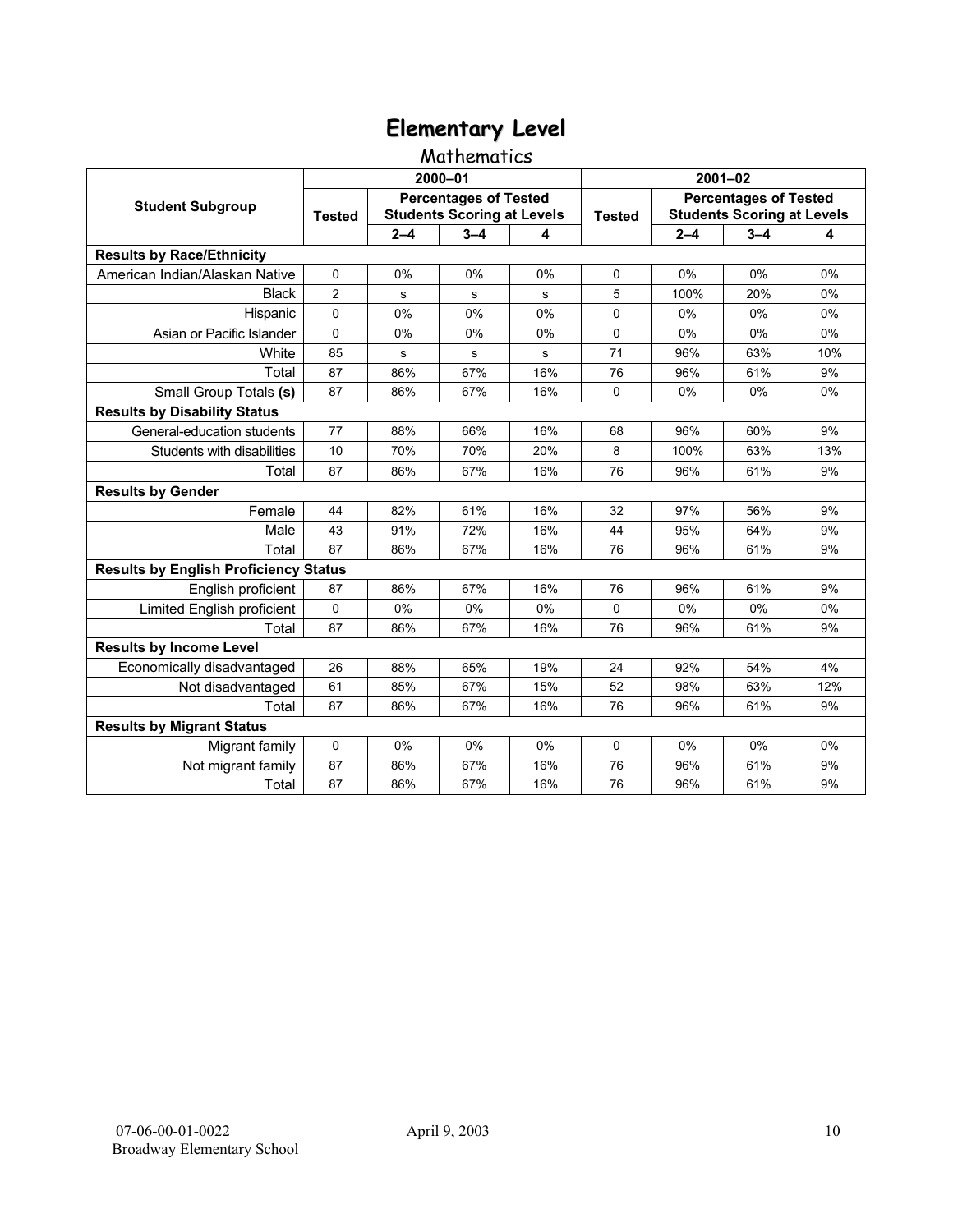### Science Multiple-Choice

|                                              | 2000-01       |                                                                                       | $2001 - 02$   |                                                                                              |  |  |  |
|----------------------------------------------|---------------|---------------------------------------------------------------------------------------|---------------|----------------------------------------------------------------------------------------------|--|--|--|
| <b>Student Subgroup</b>                      | <b>Tested</b> | Percentages of<br><b>Tested</b><br><b>Students</b><br><b>Scoring above</b><br>the SDL | <b>Tested</b> | <b>Percentages of</b><br><b>Tested</b><br><b>Students</b><br><b>Scoring above</b><br>the SDL |  |  |  |
| <b>Results by Race/Ethnicity</b>             |               |                                                                                       |               |                                                                                              |  |  |  |
| American Indian/Alaskan Native               |               |                                                                                       | 0             | 0%                                                                                           |  |  |  |
| <b>Black</b>                                 |               |                                                                                       | 5             | 40%                                                                                          |  |  |  |
| Hispanic                                     |               |                                                                                       | 0             | 0%                                                                                           |  |  |  |
| Asian or Pacific Islander                    |               |                                                                                       | 0             | 0%                                                                                           |  |  |  |
| White                                        |               |                                                                                       | 71            | 65%                                                                                          |  |  |  |
| Total                                        |               |                                                                                       | 76            | 63%                                                                                          |  |  |  |
| Small Group Totals (s)                       |               |                                                                                       | 0             | 0%                                                                                           |  |  |  |
| <b>Results by Disability Status</b>          |               |                                                                                       |               |                                                                                              |  |  |  |
| General-education students                   | 77            | 73%                                                                                   | 68            | 62%                                                                                          |  |  |  |
| Students with disabilities                   | 10            | 50%                                                                                   | 8             | 75%                                                                                          |  |  |  |
| Total                                        | 87            | 70%                                                                                   | 76            | 63%                                                                                          |  |  |  |
| <b>Results by Gender</b>                     |               |                                                                                       |               |                                                                                              |  |  |  |
| Female                                       |               |                                                                                       | 32            | 56%                                                                                          |  |  |  |
| Male                                         |               |                                                                                       | 44            | 68%                                                                                          |  |  |  |
| Total                                        |               |                                                                                       | 76            | 63%                                                                                          |  |  |  |
| <b>Results by English Proficiency Status</b> |               |                                                                                       |               |                                                                                              |  |  |  |
| English proficient                           |               |                                                                                       | 76            | 63%                                                                                          |  |  |  |
| Limited English proficient                   |               |                                                                                       | $\Omega$      | 0%                                                                                           |  |  |  |
| Total                                        |               |                                                                                       | 76            | 63%                                                                                          |  |  |  |
| <b>Results by Income Level</b>               |               |                                                                                       |               |                                                                                              |  |  |  |
| Economically disadvantaged                   |               |                                                                                       | 24            | 54%                                                                                          |  |  |  |
| Not disadvantaged                            |               |                                                                                       | 52            | 67%                                                                                          |  |  |  |
| Total                                        |               |                                                                                       | 76            | 63%                                                                                          |  |  |  |
| <b>Results by Migrant Status</b>             |               |                                                                                       |               |                                                                                              |  |  |  |
| Migrant family                               |               |                                                                                       | $\mathbf 0$   | 0%                                                                                           |  |  |  |
| Not migrant family                           |               |                                                                                       | 76            | 63%                                                                                          |  |  |  |
| Total                                        |               |                                                                                       | 76            | 63%                                                                                          |  |  |  |